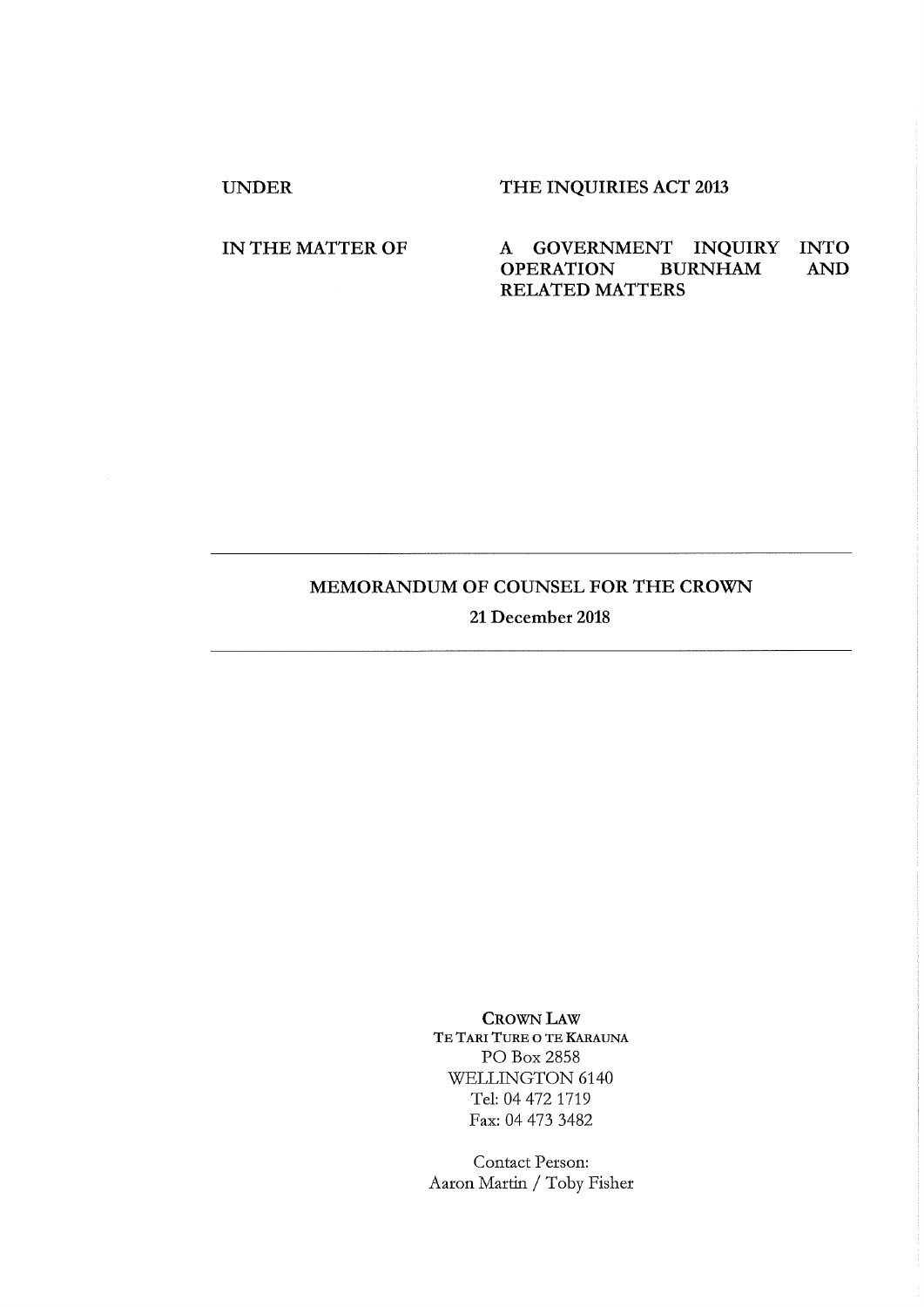#### **MAY IT PLEASE THE INQUIRY:**

- 1. In accordance with minute number 6 of the Inquiry, the Ministry of Foreign Affairs and Trade (MFAT), under cover of this memorandum and as set out in the statutory declaration of Gabrielle Rush, produces all material relevant to the terms of reference of the Ingniiy which is in its possession and control.
- 2. A number of the documents carry national security classifications, on the basis that their disclosure would prejudice New Zealand's national security or international relations. This material will accordingly be subject to the Inquiry's procedure for handling classified information. Some of this material also engages partner equities. Although MFAT does not consider partner consent is required to provide this material to the Inquiry, it would be required for any further disclosure or publication.
- 3. As the material is produced to the Inquiry before the final determination of the Inquiry's procedure for handling classified information, the Crown applies for an order under s  $15(1)$  of the Inquiries Act – to remain in place pending further order of the Inquiry  $-$  to prohibit publication of, and to prohibit access by the public or non-Crown core participants to, any classified material. The Crown understands that the application may not be determined until the Inquiry has had an opportunity to review the material in accordance with its proposed review procedure. The Crown also understands that, should the Inquiry be minded to lift the s 15(1) order (if issued) or otherwise consider disclosure of the material, the Crown would be given an opportunity to make an application under ss 15 and 22 of the Inquiries Act, with reference to s 70 of the Evidence Act, prohibiting the disclosure of the material to non-Crown core participants on a permanent basis.
- 4. Some of the material that is not marked with a national security classification may nevertheless contain information for which disclosure would be likely to adversely affect New Zealand's international relations. This includes information that engages partner equities, for example where documents contain information or opinions relating to partners, or confidentiality obligations, for example if the information was shared with the New Zealand government on the basis of an understanding of confidentiality, albeit at an unclassified level. Accordingly, although the Crown does not currently seek s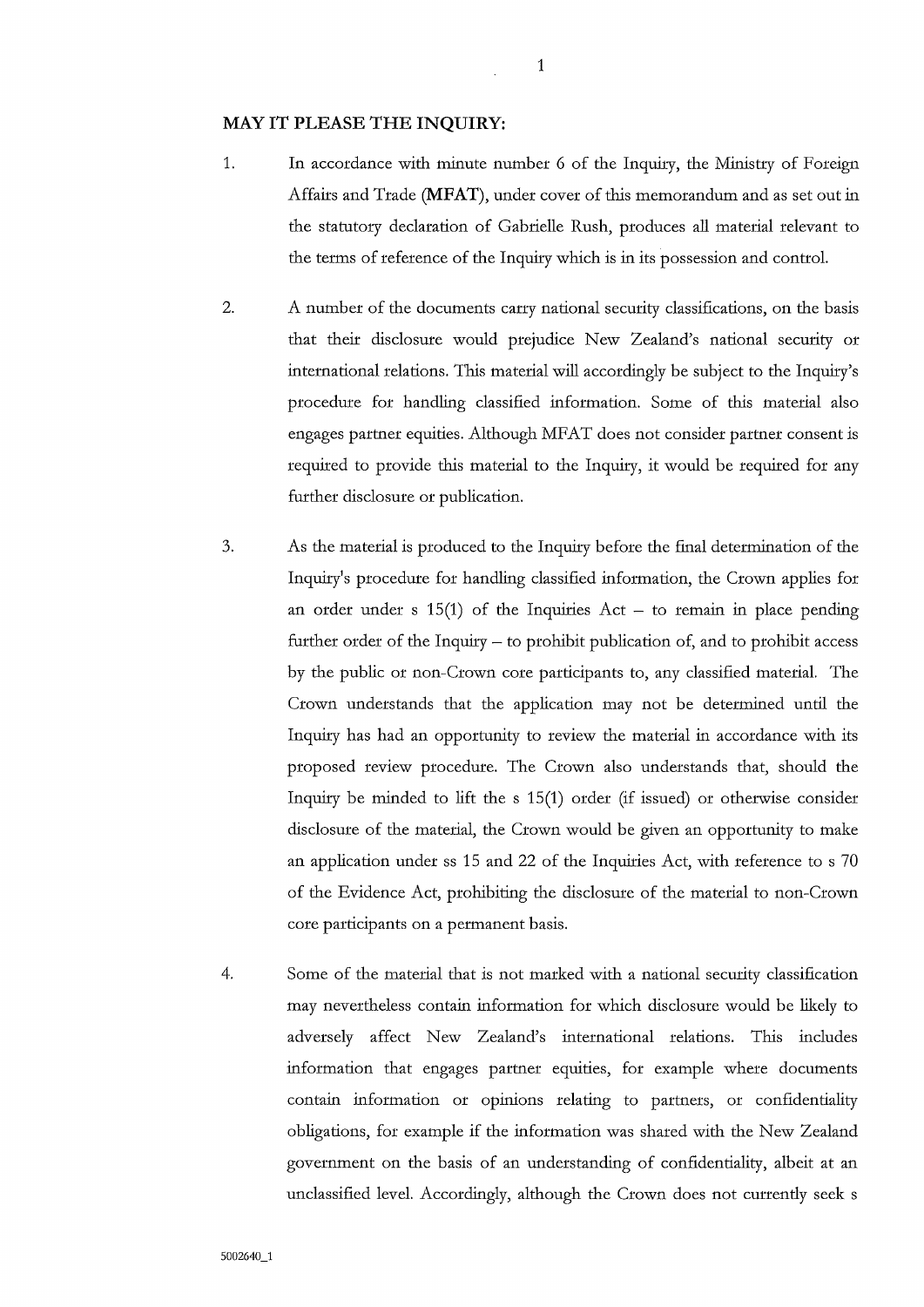15 orders in relation to this material, should the Inquiry be minded to publish or order disclosure of any documents, MFAT would appreciate advance notification of this so that it can consider making an application for orders in respect of specific information.

5. There are also a small number of documents which contain legal advice. Privilege in this advice is held by the Attorney-General. Accordingly, this material will be provided to the Inquiry by Crown Law, rather than MFAT.

21 December 2018

Toby Fisher/ Ian Auld Counsel for the Crown